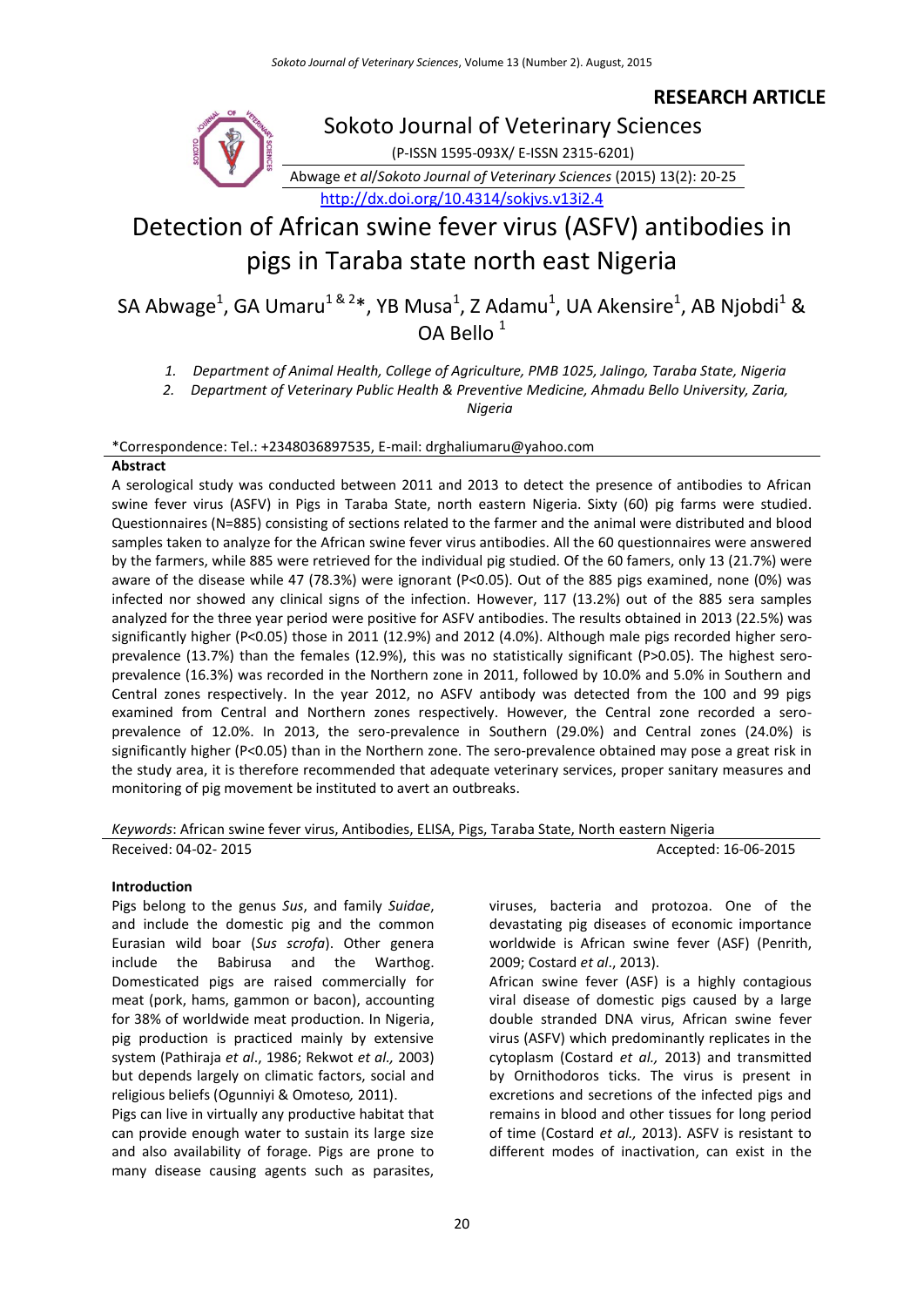environment for several days and is stable at pH 4- 10.

The disease is endemic in Africa and poses a serious threat to pig production as a result of economic losses (Kperebeyi & Amotsuka, 2010; Saka *et al.,* 2010), and also loss of nutrients in the form of protein and fats (Okoth *et al.,* 2013). The virus infects the pigs through either sylvatic or domestic cycle (Okoth *et al.,* 2013). The sylvatic cycle occurs in warthogs (*Phacochoerus aethiopicus*) with asymptomatic infection and in the Ornithodoros ticks (Costard *et al.,* 2013). The domestic cycle involves infection of the pigs by ticks (*Ornithodorus moubata*) that have been fed on the infected warthogs. Direct transmission between bush pigs and domestic pigs, and also inbetween domestic pigs through contact has been reported (Penrith *et al.,* 2004; Costard *et al.,* 2013). ASF in domestic pig population is associated with high morbidity and mortality rates leading to economic loss; however, the trend decreased in endemic areas resulting from acquired immunity due to prolonged exposure or low infectivity (Fasina *et al.,* 2010). Recovered pigs serve as reservoirs and, hence, play important role in the spread of the virus to susceptible pig populations (Leitão *et al.,* 2001; Sánchez-Vizcaíno & Arias, 2012).

ASF outbreaks have been reported in pig farms across Nigeria (Odemuyiwa *et al.,* 2000; Olugasa, 2007; Kperegbeyi & Amotsuka, 2010; Owoludun *et al.,* 2010; Saka *et al.,* 2010; Fasina *et al.,* 2012). Similarly, Olugasa (2007) in his study reported a seroprevalence of 50% (Ondo), 52.5% (Oyo), 59.8% (Lagos) and 60.7% (Ogun) in south west Nigeria while Saka *et al.* (2010) reported 70% in Osun and 88% with 79.2% mortality in Lagos, Nigeria respectively. This study is aimed at providing information on the seroprevalence of ASFV antibodies in apparently healthy pigs in Taraba state, Nigeria.

#### **Materials and methods**

#### *Study area*

The study was conducted in Taraba state. Taraba state is located in the north-eastern geopolitical zone of Nigeria, bordered on the west by Gombe and Plateau states while by Adamawa state to the North–east and it also shares its south western boundary with Benue state. An international boundary exists on the Eastern parts of the state that separates Taraba state from the Republic of Cameroun. It has an estimated land area of about 59,365.2sq.km and lies between latitudes  $6^{\circ}$ 25"N and  $9^030''$ N and between longitudes  $9^030''$ E and  $11^0$ 45"E (GSN, 1994). The state lies within the tropical zone and has a vegetation of low forest in the southern part and grassland in the northern

parts. Farming, fishing, mining and pastoralism are the predominant occupations of the people. The study covered the three Senatorial Zones, namely; Central Zone (Bali and Gassol L.G.As), Northern Zone (Ardo-kola, Jalingo and Zing L.G.A.s) and Southern Zone (Donga, Takum, Ussa and Wukari LGAs).

#### *Structured questionnaires*

Structured questionnaires (N=885) consisting of sections related to the famers and pigs were distributed for individual response prior to sample collection. Therefore, 60 questionnaires were answered by the 60 famers while 885 were retrieved for the 885 pigs studied. The questionnaire involved the awareness or ignorance of the infection, age, sex and occurrence of infection among others.

#### *Samples collection*

The sampling sites were selected based on the availability of the pigs in the areas and the sampling techniques was done by convenient sampling techniques based also on the availability of the pigs and willingness of the farmer to allow for the study to be carried out in his or her farms. Therefore, all the pigs found within the accepted farms were sampled. Five (5) ml of blood samples were collected by veni-puncture via the ear vein using syringe and needle. All the samples collected were placed in sterile blood sample bottles and allowed to stand for 30 minutes before centrifuging. The sera were separated, placed in ice packs and transported to the Viral Research Unit, National Veterinary Research Institute (NVRI), Vom, Plateau State for the detection of the ASF antibodies by ELISA procedure.

## *Laboratory procedures*

The assay was performed using the ELISA kit (INGEZIM PPR COMPAC 11.PPA.K3) according to the manufacturer's instructions. Fifty µl of the supplied diluent were added to each well. Then 50 µl of positive control sera were added to two wells (A1 and B1) followed by the addition of 50 µl of negative control sera (A2 and B2). 50 µl of the sera samples were added to the remaining wells. The plates were sealed and incubated at  $37^{\circ}$ C for 1 hour. The wells were then emptied into a container with NaOH solution and washed. 100 µl of the specific conjugate were added, sealed and incubated at  $3^{00}$ C for 30 minutes. The wells were then washed and 100 µl of substrate added to each well and the plate kept at room temperature for 15 minutes. Finally, 100 µl of stop solution was added and the optical density (OD) of each well was read at 450nm.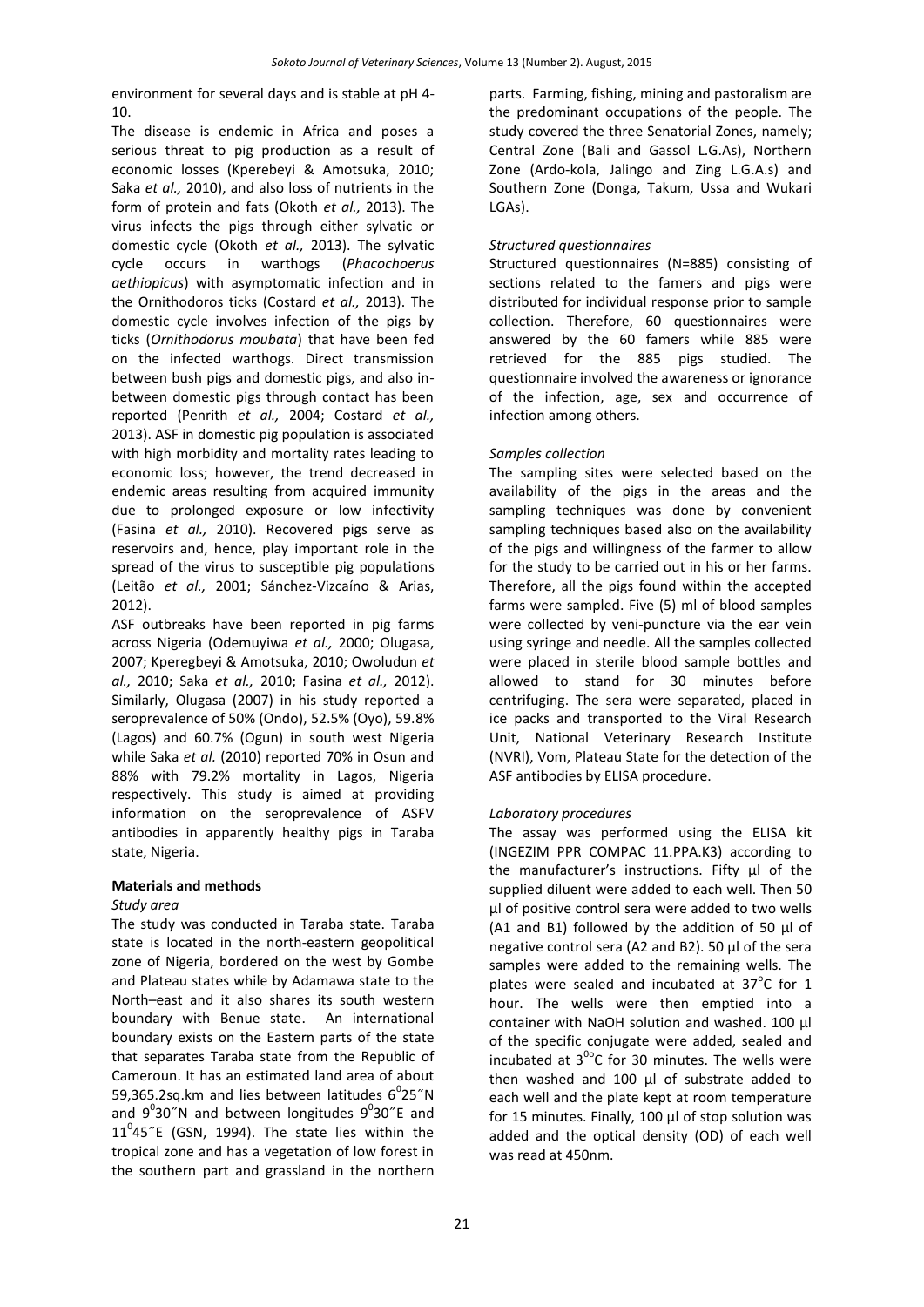# *Interpretation of the results*

i. Cut off calculation Positive cut off = negative control (NC)-[(NC-Positive control (PC))  $\times$  0.5] Negative cut off = negative control  $(NC)$ - $[$ (NC- Positive control (PC))  $\times$  0.4] Where negative control (NC) = OD of negative control sera Positive control (PC) = OD of positive control sera

 $X% =$  $NC-PC$  $\frac{\text{NC-Sample OD}}{2} \times 100$ 

- ii. Interpretation of results
	- Serum samples with OD lower than positive cut off were considered positive to ASFV antibodies.
	- Serum samples with OD higher than negative cut off were considered negative to ASFV antibodies.
	- Serum samples with OD values between both cuts off were considered as doubtful.

#### *Statistical analysis*

Data obtained from the study were analyzed using statistical package for social science (SPSS) Version 13 and presented in the form of tables. Prevalence was calculated by dividing the number positive by the total number examined and multiplied by 100. Chi-square at 5% level of confidence was used to determine the differences in occurrence between

the different variables. A P value of <0.05 was considered significant in all comparisons.

#### **Results**

Sixty pig farms were studied and a questionnaire was given for each of the pig examined. Thus, 885 questionnaires were distributed in all and same numbers of blood samples were taken and analyzed for the ASFV antibodies. Of the 60 famer respondents, only 13 (21.7%) were aware of the disease while 47 (78.3%) were ignorant (Table 1). Out of the 885 sera samples analyzed for the three year period, 117 (13.2%) were positive for ASFV antibodies. The results obtained in 2013 (22.5%) was significantly higher (P<0.05) than in 2012 (4.0%) and 2011 (12.9%) respectively (Table 3). Although male pigs had the higher sero-prevalence (13.7%) than the females (12.9%), there was no significant difference (P>0.05) in the seroprevalence between the two genders (Table 2). According to the zones/locations, the highest seroprevalence (16.3%) was recorded in the Northern zone in 2011, followed by 10.0% and 5.0% in Southern and Central zones respectively (Table 3). In the year 2012, no ASFV antibody was detected from the 100 and 99 pigs examined from Central and Northern zones; however, the Central zone recorded a sero-prevalence of 12.0% out of the 100 pigs examined. In 2013, the sero-prevalence in Southern (29.0%) and Central zones (24.0%) is significantly higher (P<0.05) than in the Northern zone (Table 3).

| Table 1: Questionnaire's results on the awareness and occurrence of ASF in Taraba State |  |
|-----------------------------------------------------------------------------------------|--|
|-----------------------------------------------------------------------------------------|--|

| Zone            | No. of farms | Aware    | <b>lgnorant</b> | No. of animals examined | Infection | Not infected |
|-----------------|--------------|----------|-----------------|-------------------------|-----------|--------------|
| Central         | 18           | 3(16.7)  | 15(83.3)        | 280                     |           | 280 (100)    |
| <b>Northern</b> | 25           | 6(24.0)  | 19 (96.0)       | 365                     |           | 365 (100)    |
| Southern        | 20           | 4(20.0)  | 16 (80.0)       | 240                     |           | 240 (100)    |
| Total           | 60           | 13(21.7) | 47 (78.3)       | 885                     |           | 885 (100)    |
|                 |              |          |                 |                         |           |              |

Numbers in brackets indicate percentages

|  | Table 2: Sero-prevalence of African Swine Fever Virus (ASFV) in Taraba State, North-eastern Nigeria |
|--|-----------------------------------------------------------------------------------------------------|
|--|-----------------------------------------------------------------------------------------------------|

|       | All Animals  |                  |              | Male             | Female       |                  |  |
|-------|--------------|------------------|--------------|------------------|--------------|------------------|--|
| Year  | No. examined | No. (%) positive | No. examined | No. (%) positive | No. examined | No. (%) positive |  |
| 2011  | 280          | 36 $(12.9)^a$    | 115          | 15 $(13.0)^{a}$  | 165          | 21 $(12.5)^{a}$  |  |
| 2012  | 299          | 12 $(4.0)^{D}$   | 121          | 3 $(2.5)^{p}$    | 178          | $9(5.1)^{p}$     |  |
| 2013  | 306          | 69 $(22.5)^c$    | 122          | 31 $(25.4)^c$    | 184          | 38 $(20.7)^c$    |  |
| Total | 885          | 117(13.2)        | 358          | 49 $(13.7)^d$    | 527          | 68 $(12.9)^d$    |  |

Values in the same column with different superscripts differ significantly (P < 0.05)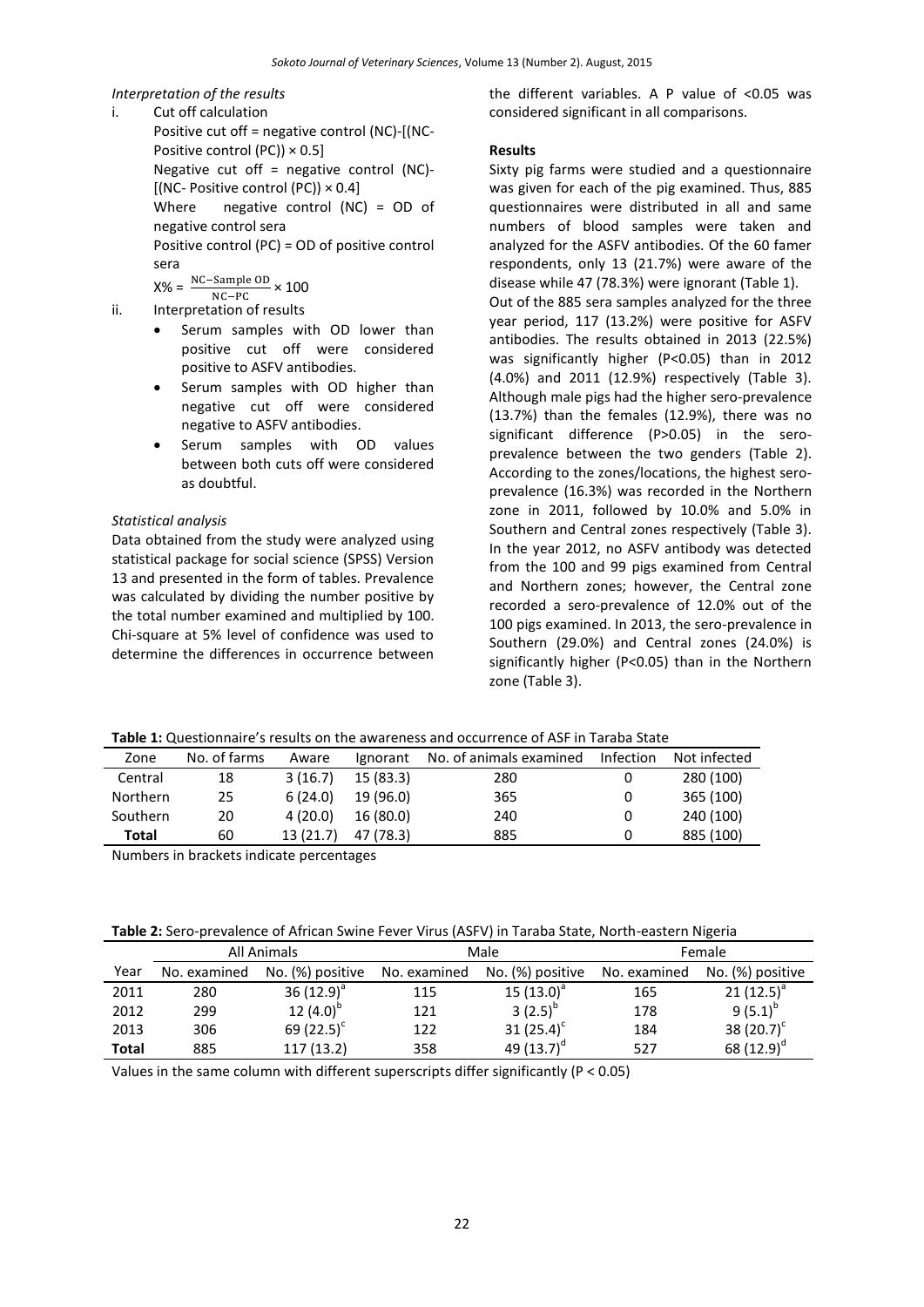| Zone/Location   | 2011<br>2012 |                 |          |                 | 2013     |                        |
|-----------------|--------------|-----------------|----------|-----------------|----------|------------------------|
|                 | No.          | No. (%)         | No.      | No. (%)         | No.      | No. (%)                |
|                 | examined     | positive        | examined | positive        | examined | positive               |
| Central         |              |                 |          |                 |          |                        |
| Bali            | 40           | 2(5.0)          | 60       | 0(0.0)          | 51       | 15 (29.4)              |
| Gassol          | 40           | 2(5.0)          | 40       | 0(0.0)          | 49       | 9(18.4)                |
| Sub Total       | 80           | 4 $(5.0)^a$     | 100      | $0(0.0)^a$      | 100      | 24 $(24.0)^{a}$        |
| <b>Northern</b> |              |                 |          |                 |          |                        |
| Ardo-Kola       | 39           | 2(5.1)          | 30       | 0(0.0)          | 21       | 6(28.6)                |
| Jalingo         | 90           | 15(16.7)        | 54       | 0(0.0)          | 48       | 9(18.8)                |
| Zing            | 31           | 9(29.0)         | 15       | 0(0.0)          | 106      | 16(15.1)               |
| Sub Total       | 160          | 26 $(16.3)^{b}$ | 99       | $0(0.0)^a$      | 106      | 16 $(15.1)^{b}$        |
| Southern        |              |                 |          |                 |          |                        |
| Donga           |              |                 | 11       | 2(18.2)         |          |                        |
| Takum           | 20           | 0(0.0)          | 20       | 0(0.0)          | 30       | 12 (40.0)              |
| Ussa            | 20           | 2(10.0)         |          |                 | 29       | 11 (37.9)              |
| Wukari          |              |                 | 69       | 10(14.5)        | 41       | 6(14.6)                |
| Sub Total       | 40           | 4 $(10.0)^c$    | 100      | 12 $(12.0)^{b}$ | 100      | 29 $(29.0)^c$          |
| Total           | 280          | 36 $(12.9)^d$   | 299      | 12 $(4.0)^d$    | 306      | 69 (22.5) <sup>c</sup> |

| Table 3: Sero-prevalence of African Swine Fever Virus (ASFV) according to the Zones/Locations in Taraba State, |  |  |
|----------------------------------------------------------------------------------------------------------------|--|--|
| North-eastern Nigeria                                                                                          |  |  |

Values in the same column with different superscripts and bolden differ significantly (P < 0.05)

#### **Discussion**

In this study, 885 samples obtained from apparently healthy pigs were examined for African swine fever antibodies using sera from 60 different farms across the state between 2011 and 2013. The results showed that greater percentage (83.3%) of farmers had no knowledge about the disease nor recorded any case of the disease in their farms. Those that had knowledge about it also did not record any case or witness any clinical sign of it in their farms. Also, a sero-prevalence of 13.2% (117/885) was observed from the 885 pigs examined with no statistical difference (P<0.05) in the sero-prevalence between males (13.7%) and females (12.9%). The presence of the ASFV antibodies in apparently healthy pigs is a suggestion that the disease might be endemic in this area but there is absence or lack of proper reporting system. Also, outbreak and clinical disease might occur but confused or mistaken for other diseases. Factors that contributed to the sero-prevalence were largely management related such as poor hygiene and feeding methods. The results obtained from this study are lower when compared to the 33.3% reported by Luther *et al.* (2008) and 50.75% by Owolodun *et al.* (2007) in Plateau state and North central Nigeria. These studies both used tissue samples consisting of visceral lymph nodes, liver, spleen and kidneys and analyzed them using polymerase chain reaction (PCR) rather than the sera samples used in the present study. Outbreak of ASF was confirmed and reported in Kumo, Gombe State, Nigeria (Mailafiya and Iliya, 2009). This area is in close border to

compared with those reported by Olugasa (2007) and Saka *et al.* (2010) who obtained an overall prevalence rate of 65.2% and 88% in commercial pig herds in south west Nigeria and in Lagos State, Nigeria respectively. The differences could be due to absence of risk factors such as large population of pigs and wild species coupled with the religious beliefs prohibiting the rearing of pigs in some areas of the state. As observed, there was a decrease in the seroprevalence between 2011 and 2012 and a subtle increase in 2003. The explanation is that these pigs are not kept for long period of times in the farms, but sold when they reached certain sizes and also when farmer needs money. At a latter time the farmers purchased more pigs to re-stock the farm.

Taraba State and ASF being a transboundary disease may be transferred to Taraba State. ASF is known to spread from one place to the other in Nigeria through pigs and pig products movements over considerable distances due to human factor which were considered the most relevant means involved in the ASF spread. The result can also be

So, the increase in 2013 may probably be as a result of the purchase of pigs from neighboring states which are known to be ASF endemic. The results also showed that the ASFV antibodies were detected throughout the three year period and in all the three zones with the exception of 2012 in which there was no occurrence in the Central and Northern zones respectively. This could be attributed to absence of biosecurity measures and proper environmental and management practices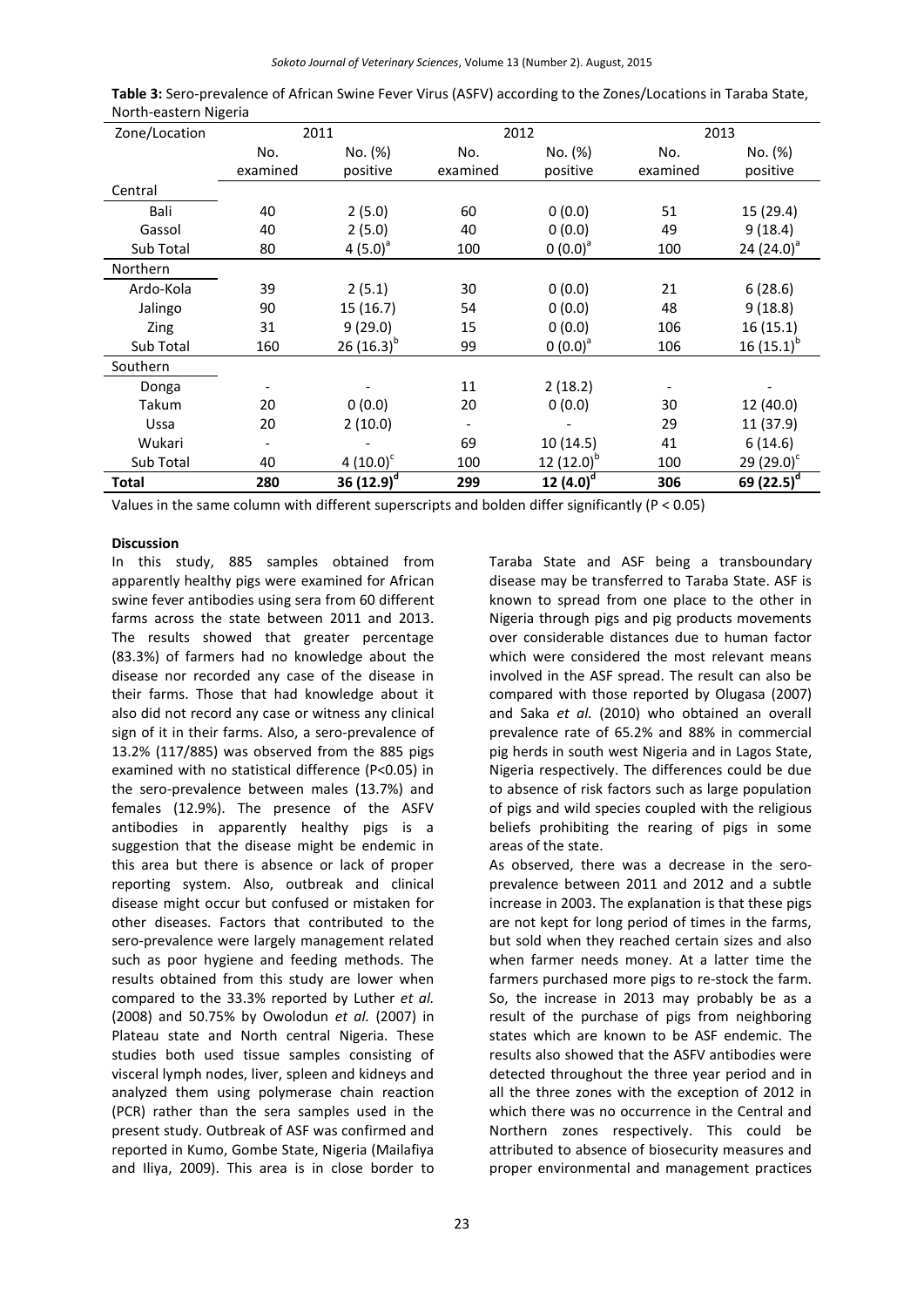against ASF due largely to ignorance of the disease. The occurrence in all the period of the study and in all the three geographical zones confirmed the occurrence of ASF in Taraba State and may suggest that the infection could be endemic in the area, but factors necessary for outbreak were absent or not ignited. Also, ASFV varies in virulence from the highly pathogenic isolates that can cause 100% mortality to low virulence isolates (Costard *et al*. 2013; Okoth *et al*., 2013). Hence, the presence of antibodies of ASFV in pigs examined from this study may suggest infection with low virulence strains.

ASF have been reported in pig farms in Nigeria and considered endemic (Odemuyiwa *et al.,* 2000; Kperegbeyi & Amotsuka, 2010; Owoludun *et al.,* 2010; (Olugasa, 2007; Saka *et al.,* 2010; Fasina *et al.,* 2012). Higher mortality was recorded during its introduction, which decreased later, but with

## **References**

- Costard S, Mur L, Lubroth J, Sanchez-Vzcaino JM & Pfeiffer DU (2013). Epidemiology of African swine fever virus. *Virus Research,* **173**(1): 191 - 197.
- Fasina FO, Shamaki D, Makinde AA, Lombin LH, Lazarus DD, Rua'i SA, Adamu SS, Agom D, Pelayo V, Soler A, Simon A, Adedeji AJ, Yakubu MB, Mantip S, Benshak AJ, Okeke I, Anagor P, Mandeng DC, Akanbi BO, Ajibade AA, Faramade I, Kazeem MM, Enurah LU, Bishop R, Anvhuelo R, Martin JH & Gallardo C (2010). Surveillance of African swine fever in Nigeria, 2006-2009. *Transboundary Emerging Diseases,* **57**(4): 244 - 253.
- Fasina FO, Agbaje M, Ajani FL, Talabi OA, Lazarus DD, Gallardo C, Thompson PN & Bastos ADS (2012). Risk factors for farm-level African swine fever infection in major pigproducing areas in Nigeria, 1997-2011. *Preventive Veterinary Medicine,* **107**(1-2): 65 - 75.
- GSN (Geological Survey of Nigeria) (1994). The Survey of Nigeria's Climatic date. 6:3.
- Kperebeyi JI & Amotsuka P (2010). An outbreak of African Swine Fever (ASF) in Delta State Polytechnic Piggery Farm, Ozoro, Nigeria. *African Journal of General Agriculture,* **6** (1): 25-29.
- Leitão A, Cartaxeiro C., Coelho R, Cruz B, Parkhouse RM, Portugal F, Vigario JD & Martins CL (2001). The nonhaemadsorbing African swine fever virus isolate ASF/NH/P68 provides a model for

higher sero-prevalence observed frequently in apparently health pigs.

From the results obtained, it was concluded that African swine fever exists in apparently healthy pigs in Taraba State with a sero-prevalence of 13.2%. This is of concern and needs urgent attention to forestall possible spread and outbreaks. This study therefore recommends adequate veterinary services and proper sanitary measures to be adopted by all farms to avoid spread and occurrence of outbreaks.

# **Acknowledgement**

We are grateful to all pig farmers for their cooperation and acceptance for the study to be carried out in their farms. We are equally grateful to Drs. Ularamu Hussaini and Wungak of Viral Research Unit, National Veterinary Research Institute, Vom for conducting the ELISA assay.

> defining the protective anti-virus immune response. *Journal of General Virology,* **82** (3): 513 – 523.

- Luther NJ, Shamaki D, Joannis TM & Fasina FO (2008). A five-year survey of African swine fever outbreaks in Plateau State, Nigeria. *Sokoto Journal of Veterinary Sciences,*  **7**(2): 34-37.
- Mailafiya S & Iliya SB (2009). African swine fever outbreak in Kumo, Nigeria: A case report. *Nigerian Veterinary Journal,* **27**(4): 53-57.
- Odemuyiwa SO, Adebayo IA, Ammerlaan W, Alaka OO, Oyedele OI, Soyelu KO, Olaleye DO, Otesile EB & Muller CP (2000). An outbreak of African swine fever in Nigeria: virus isolation and molecular characterization of VP72 gene of a first isolate from West Africa. *Virus Gene,* **20** (2): 139 - 142.
- Ogunniyi LT & Omoteso OA (2011). Economic analysis of swine production in Nigeria: A case study of Ibadan Zone of Oyo State. *Journal of Human Ecology,* **35**(2): 137 – 142.
- Okoth E, Gallordo C, Macharia JM, Omere A, Pelayo V, Bulimo DW, Arias M, Kitala P, Lekoloi I, Miele D & Bishop RP (2013). Comparison of African swine fever virus prevalence and risk in two contrasting pig farming systems in South west and Central Kenya. *Preventive Veterinary Medicine,* **110**(1): 198 - 205.
- Olugasa BO (2007). Serological evidence of African swine fever virus infection in commercial